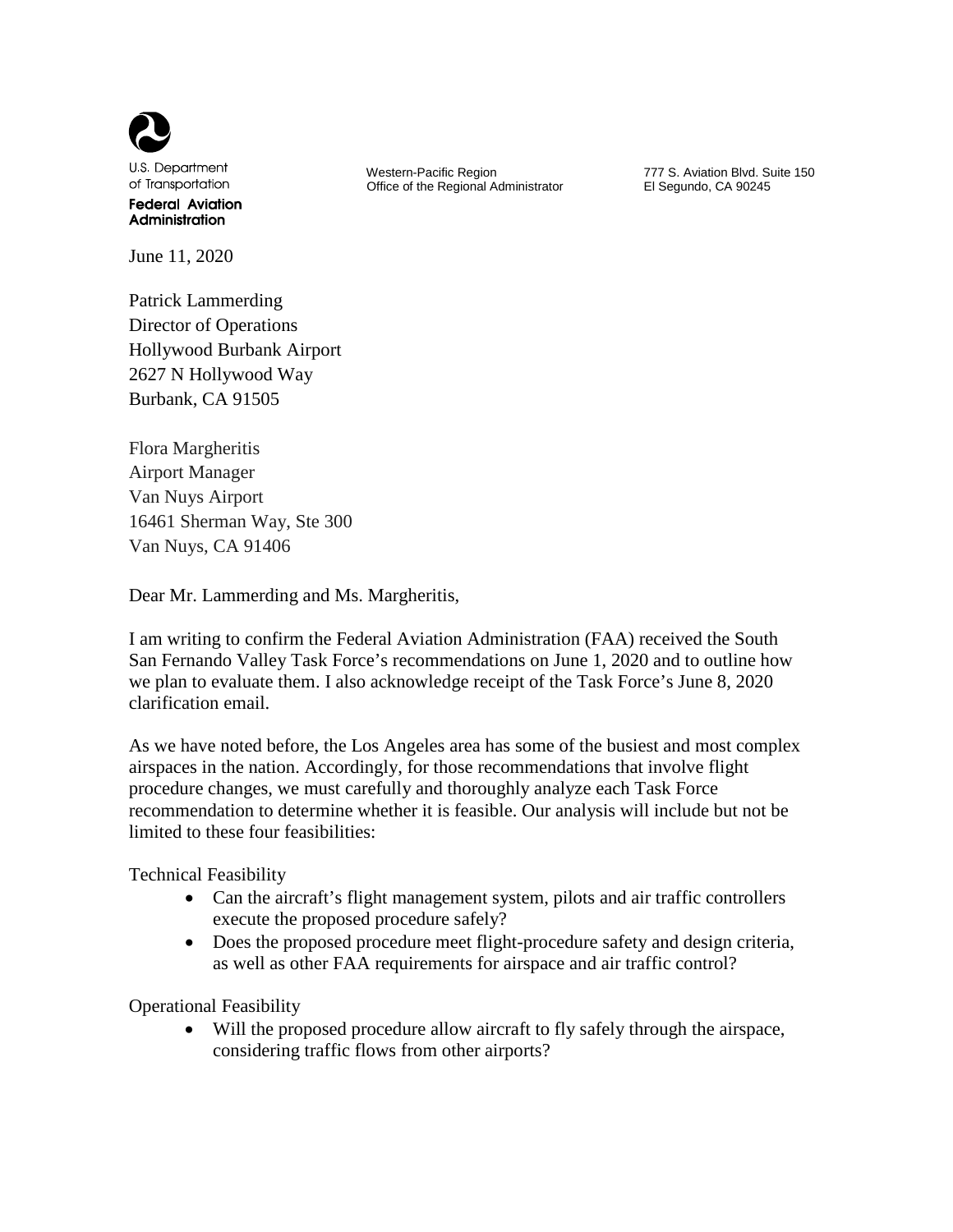## Environmental Feasibility

• Does the proposed procedure have the potential to significantly affect the human environment? We use the National Environmental Policy Act (42 USC §§ 4321-4335) and FAA Order 1050.1F (Environmental Impacts: Policies and Procedures) to make this determination.

## Financial Feasibility

- What are the anticipated FAA costs associated with the proposed procedure?
- Cost considerations include: the level of environmental review that must be done (e.g., Categorical Exclusion (CATEX), Environmental Assessment (EA), or Environmental Impact Statement (EIS)); community outreach; review of public concerns; the number of procedures that require modification, etc.
- We must determine if the necessary funds are available to execute the work and, if not, we will need to secure funding before proceeding.

The review and prioritization of the Task Force's recommendations will be a timeconsuming process due to the number of recommendations and the complexity of the airspace. In addition to the 10 primary recommendations directed to the FAA, the Task Force provided an additional 40-plus sub recommendations. It's also important to note that the FAA team tasked with making feasibility determinations is, at the same time, responsible for safely managing tens of millions of square miles of airspace throughout multiple Western states as well as over the Pacific Ocean. Accordingly, we will not be able to complete the feasibility determinations for all recommendations within 60 days as you requested. However, we will plan to provide periodic, written updates about our progress in evaluating the recommendations. We will provide information about which recommendations can potentially be implemented in the short and long terms, as well as which are not feasible to implement.

As we review and evaluate the Task Force's recommendations, we will continue to work on the Environmental Assessment for the proposed amendments to the SLAPP and OROSZ departure procedures for Hollywood Burbank Airport (BUR). As we previously stated, the FAA may consider those Task Force recommendations that offer alternatives to the proposed amendments as part of the Environmental Assessment process.

On May 6, 2020 we received a letter from several California members of Congress with similar recommendations to reduce airplane noise in the vicinity of BUR and Van Nuys Airport (VNY). We will provide them with copies of our responses to the Task Force recommendations accordingly.